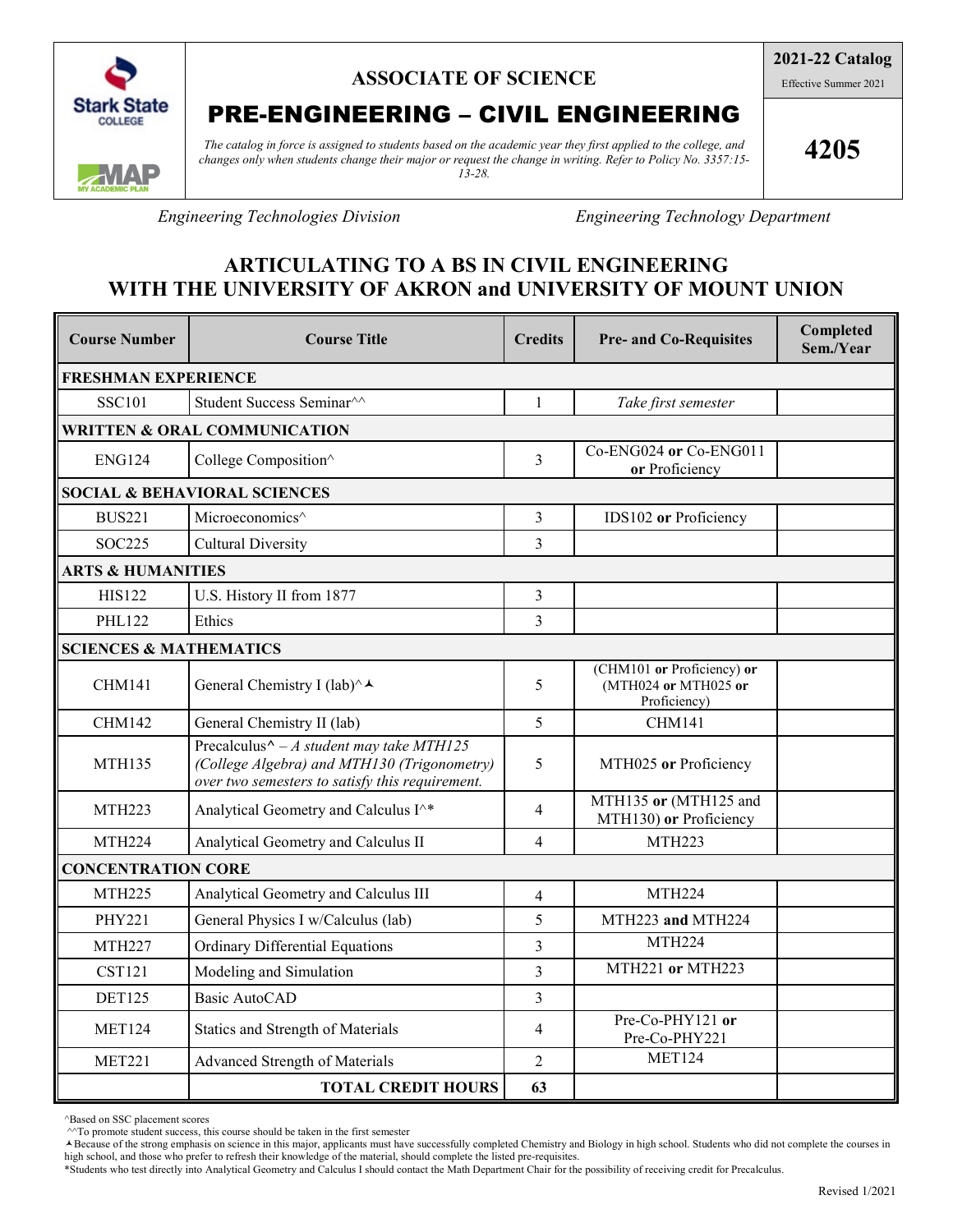#### Course Sequence

The semester-by-semester listing below provides the normal scheduling option for full-time associate degree students who plan to finish in two years.

| <b>First Semester</b>  |                                                                                                                                                                             | <b>Credit Hours</b> | Pre- or Co-requisites                                           |
|------------------------|-----------------------------------------------------------------------------------------------------------------------------------------------------------------------------|---------------------|-----------------------------------------------------------------|
| <b>SSC101</b>          | Student Success Seminar <sup>^^</sup>                                                                                                                                       | 1                   | Take first semester                                             |
| <b>CHM141</b>          | General Chemistry I (lab) $\wedge \rightarrow$                                                                                                                              | 5                   | (CHM101 or Proficiency) or<br>(MTH024 or MTH025 or Proficiency) |
| <b>ENG124</b>          | College Composition^                                                                                                                                                        | 3                   | Co-ENG024 or Co-ENG011 or<br>Proficiency                        |
| <b>MTH135</b>          | Precalculus <sup><math>\wedge</math></sup> – A student may take<br>MTH125 (College Algebra) and MTH130<br>(Trigonometry) over two semesters to<br>satisfy this requirement. | $\overline{5}$      | MTH025 or Proficiency                                           |
|                        |                                                                                                                                                                             | 14                  |                                                                 |
| <b>Second Semester</b> |                                                                                                                                                                             |                     |                                                                 |
| <b>PHL122</b>          | Ethics                                                                                                                                                                      | $\mathfrak{Z}$      |                                                                 |
| SOC225                 | <b>Cultural Diversity</b>                                                                                                                                                   | 3                   |                                                                 |
| <b>MTH223</b>          | Analytical Geometry and Calculus 1^*                                                                                                                                        | $\overline{4}$      | MTH135 or (MTH125 and<br>MTH130) or Proficiency                 |
| <b>CHM142</b>          | General Chemistry II (lab)                                                                                                                                                  | $\overline{5}$      | <b>CHM141</b>                                                   |
|                        |                                                                                                                                                                             | 15                  |                                                                 |
| Summer Semester        |                                                                                                                                                                             |                     |                                                                 |
| <b>MTH224</b>          | Analytical Geometry and Calculus II                                                                                                                                         | 4                   | <b>MTH223</b>                                                   |
| <b>Third Semester</b>  |                                                                                                                                                                             |                     |                                                                 |
| <b>PHY221</b>          | General Physics I w/Calculus (lab)                                                                                                                                          | 5                   | MTH223 and MTH224                                               |
| <b>MTH225</b>          | Analytical Geometry and Calculus III                                                                                                                                        | 4                   | <b>MTH224</b>                                                   |
| <b>MET124</b>          | Statics and Strength of Materials                                                                                                                                           | 4                   | Pre-Co-PHY121 or                                                |
|                        |                                                                                                                                                                             |                     | Pre-Co-PHY221                                                   |
| <b>CST121</b>          | Modeling and Simulation                                                                                                                                                     | $\overline{3}$      | MTH221 or MTH223                                                |
|                        |                                                                                                                                                                             | 16                  |                                                                 |
| Fourth Semester        |                                                                                                                                                                             |                     |                                                                 |
| <b>DET125</b>          | Basic AutoCAD                                                                                                                                                               | 3                   |                                                                 |
| <b>BUS221</b>          | Microeconomics <sup>^</sup>                                                                                                                                                 | 3                   | IDS102 or Proficiency                                           |
| <b>HIS122</b>          | U.S. History II from 1877                                                                                                                                                   | 3                   |                                                                 |
| <b>MET221</b>          | Advanced Strength of Materials                                                                                                                                              |                     | <b>MET124</b>                                                   |
| <b>MTH227</b>          | <b>Ordinary Differential Equations</b>                                                                                                                                      | $\frac{2}{3}$       | <b>MTH224</b>                                                   |
|                        |                                                                                                                                                                             | 14                  |                                                                 |
|                        | <b>TOTAL CREDITS</b>                                                                                                                                                        | 63                  |                                                                 |

^Based on SSC placement scores

^^To promote student success, this course should be taken in the first semester

Because of the strong emphasis on science in this major, applicants must have successfully completed Chemistry and Biology in high school. Students who did not complete the courses in high school, and those who prefer to refresh their knowledge of the material, should complete the listed pre-requisites.

\*Students who test directly into Analytical Geometry and Calculus I should contact the Math Department Chair for the possibility of receiving credit for Precalculus.